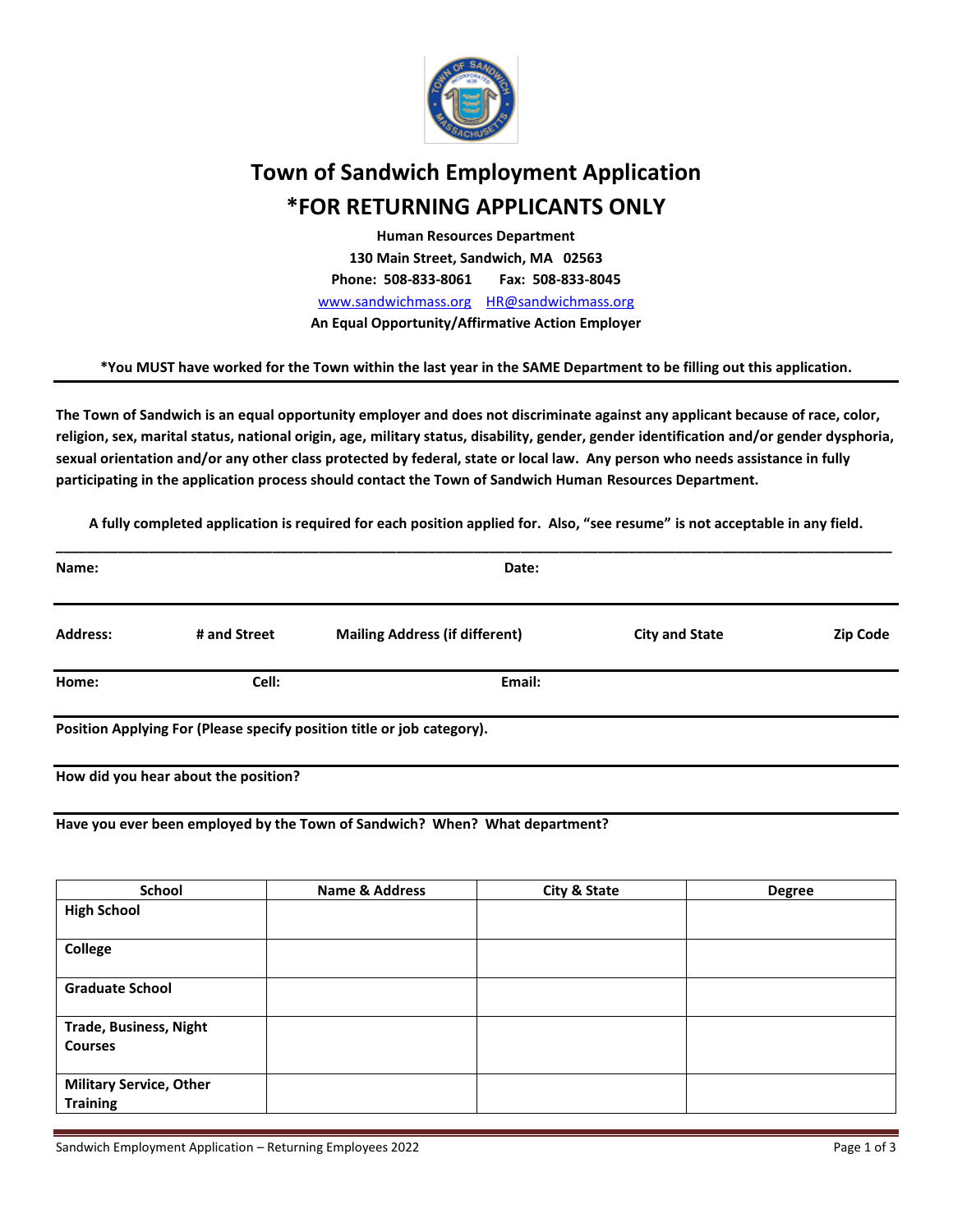### **Licenses**

**A valid license is a condition of employment, where required.**

| Do you have a valid driver's license (Class D Auto)?                     | No. | If yes, enter expiration date<br>Yes |  |  |
|--------------------------------------------------------------------------|-----|--------------------------------------|--|--|
| Do you have a valid Class A CDL?                                         | No. | If yes, enter expiration date<br>Yes |  |  |
| Do you have a valid Class B CDL?                                         | No. | If yes, enter expiration date<br>Yes |  |  |
| Do you have a valid Hydraulic license?                                   | No. | If yes, enter expiration date<br>Yes |  |  |
| What other job related, valid licenses or certifications do you possess? |     |                                      |  |  |

**\_\_\_\_\_\_\_\_\_\_\_\_\_\_\_\_\_\_\_\_\_\_\_\_\_\_\_\_\_\_\_\_\_\_\_\_\_\_\_\_\_\_\_\_\_\_\_\_\_\_\_\_\_\_\_\_\_\_\_\_\_\_\_\_\_\_\_\_\_\_\_\_\_\_\_\_\_\_\_\_\_\_\_\_\_\_\_\_\_\_\_\_\_\_\_\_\_\_\_\_\_\_\_\_\_\_ \_\_\_\_\_\_\_\_\_\_\_\_\_\_\_\_\_\_\_\_\_\_\_\_\_\_\_\_\_\_\_\_\_\_\_\_\_\_\_\_\_\_\_\_\_\_\_\_\_\_\_\_\_\_\_\_\_\_\_\_\_\_\_\_\_\_\_\_\_\_\_\_\_\_\_\_\_\_\_\_\_\_\_\_\_\_\_\_\_\_\_\_\_\_\_\_\_\_\_\_\_\_\_\_\_\_**

**Employment of Minors.**

**The Town of Sandwich is subject to certain child labor provisions regarding the employment of persons under the age of 18. Further, an Employment Permit or Educational Certificate may be required, depending on your age.**

**Are you under age 18? If so, please indicate your age if under 18:\_\_\_\_\_\_**

#### **Pre-Employment Drug/Alcohol Testing:**

**Some positions are conditional upon the completion of a pre-employment drug test. Satisfactory completion of a required drug or alcohol test is a condition of employment as outlined in the Drug and Alcohol Testing Policy of the Town of Sandwich.**

#### **CAREFULLY READ ALL PARTS OF THIS APPLICATION FORM BEFORE SIGNING**

- **A.** I understand that acceptance of this application by the Town of Sandwich does not imply that I will be employed. (Exception to A is an employee filling out this application for promotional purposes only.)
- **B.** The information that I have provided is true and complete. I understand that misrepresentation or omission of any fact in my application, resume or in any other materials or as provided during interviews, can be justification for refusal of employment or can be justification for termination from employment, if employed.
- **C.** I understand that any offer of employment that I receive from the Town of Sandwich is contingent upon my successful completion of the pre-employment screening process including but not limited to the Town of Sandwich receiving satisfactory references, a satisfactory criminal history and Criminal Offense Record Inquiry, satisfactory verification of driver's license or certifications where required and satisfactory completion of any required post-offer pre-employment drug test or physical examination.
- **D.** In processing my application for employment, the Town of Sandwich may verify all of the information provided by me concerning, among other things, my prior employment or military record, education, character, general reputation and personal characteristics.
- **E.** I authorize the Town to take whatever steps deemed necessary to obtain information regarding my qualifications for employment including contacting my present and former employers, by contacting individuals listed as business, educational or personal references, and by contacting other individuals to provide or further clarify information about me.
- **F.** I hereby release my present and former employers and all individuals contacted for factual information about me from any and all liability for damages arising from furnishing the requested information.